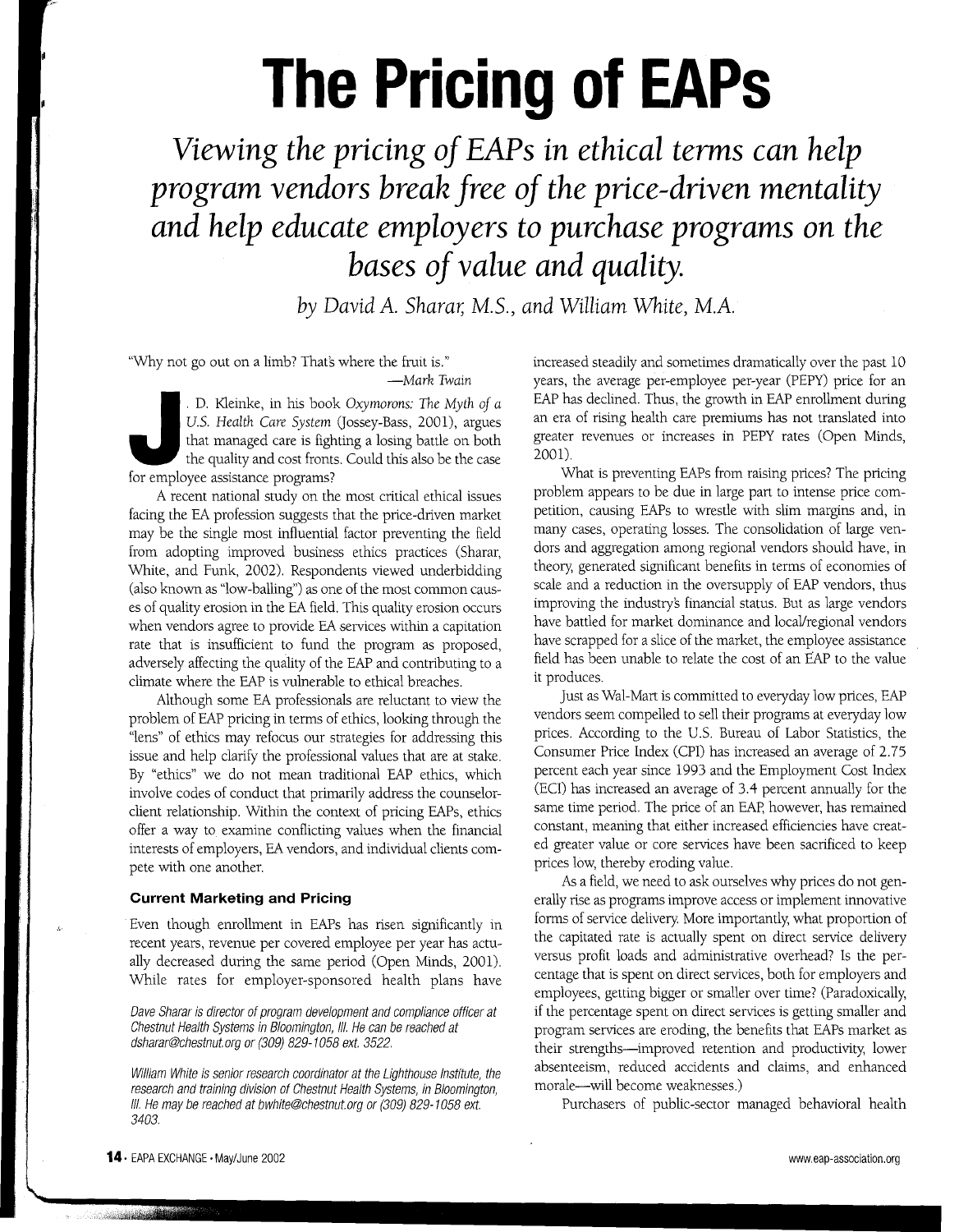care are now so concerned about excess administrative overhead and profit being set aside at the expense of client care that profit/administration caps are commonplace in contracts (Croze, 2000). In the EAP world, however, there is an almost sacrosanct wall of secrecy surrounding the percentage of dollars spent on client care and service, with frequent references to ownership of "proprietary information."

Many respondents in the national study expressed a high level of weariness over continual efforts to persuade employers to buy EAPs on the bases of quality and value when the decision seems always to boil down to price. Consider the following statements offered by respondents:

- . "Employers don't usually bother to question exaggerated claims of superiority from one EAP to another: Since so many vendors look the same on paper, they (employers) focus on the lowest price."
- . "Since all programs want to avoid <sup>a</sup> deficit, they end up trimming services in order to make up for lost profits resulting from low bids."
- . "The current marketing environment in EAP is 'Sell them what they want, deliver what you got, and assume they won't notice the difference.'''

The tendency to under-price and over-promise seems to occur in the following manner: The employer (purchaser) wants to obtain a really good deal for his or her company and establishes an inadequate expectation of a capitation rate, usually based on an informal market analysis, for the type of EAP s/he wishes to buy. The competing EAP vendors submit proposals and marketing materials that are more alike than different. As the vendors look the same on paper, the purchaser establishes cost as the deciding factor. The eager EAP vendors respond in kind, with the winning vendor submitting an unreasonably low capitated bid in order to capture greater market share and reap the public relations victory of procuring a new contract. The winning vendor then squeezes the program to keep costs within the capitated rate.

Occasionally this formula of "under-price the product and under-resource the program" will return to haunt the vendor, but most times the purchaser is too unsophisticated or apathetic to notice that services are not being provided as promised. An invested and informed purchaser will recognize when an EAP is failing to meet customer needs and will respond by selecting a vendor better able to deliver on the bases of quality and higher standards of service. Most customers, however, terminate and hire vendors on the basis of cost, because EAPs have become commodity products and low price is all too often the deciding factor.

This environment of under-pricing and over-selling is compelling some who market and negotiate EAP contracts to risk some form of deception, concealment, or exaggeration of one's actual intentions, according to more than one in five survey respondents who identified "bidding and fee setting" as the most critical ethical problem facing EAPs. When do EAPs, because of their commitment to being socially responsible, intentionally make decisions expected to result in lower profits (or losses) in order to avoid under-serving or harming clients? Conversely, when do EAPs deliver substandard services in order to minimize financial losses?

Although these questions have not been empirically examined, the capitated model of funding EAPs can place the needs of clients and employers in conflict with the financial interests of the EAP firm. This is not to suggest that capitation is not an effective way to finance EAPs, but rather that the field needs ethical safeguards to determine (a) that the rate of payment is sufficient to provide all services needed to actually be labeled an "EAp," and (b) that the rate reflects the program needs and expectations of the employer customer.

I:

Could our pricing tactics be contributing to the increased disenchantment and growing loss of the best and brightest EA professionals?

### **Cowboy or Stakeholder Capitalism?**

The EAP market, as currently financed and structured, rewards a kind of "predatory competition" and tends to avoid the type of procurement process that is a prod to real excellence and quality. It should be considered that what currently drives growth in EAP enrollment, including the benefits and imperfections of a price-driven market, will not likely curtail our increased vulnerabilities to ethical breaches.

This does not mean that business ethical problems can be diagnosed as stemming from competitive, free market forces. Rather, perhaps the field has succumbed to what Gilmartin et. al. (2002) refer to as "cowboy capitalism," which conceptualizes business (including the business of health and social services) as a competitive jungle characterized by self-interest and an urge for competition in order to survive. This view, which reaches into the deepest recesses of American culture, represents a "free-wheeling, anything-goes" approach to win in the struggle that is new business development.

When cowboy capitalism is applied to the cause of helping the troubled or distressed employee return to emotional health and productivity, the values that led many to choose the EA profession seem cheapened. Few people received training and entered the EA field in the hope of "making up the difference with volume by meeting sales quotas," in the words of one survey respondent.

The demoralization of EA professionals is accelerated when the gap widens between available revenues and resources needed to successfully respond to client problems. While our

**CONTRACTOR**